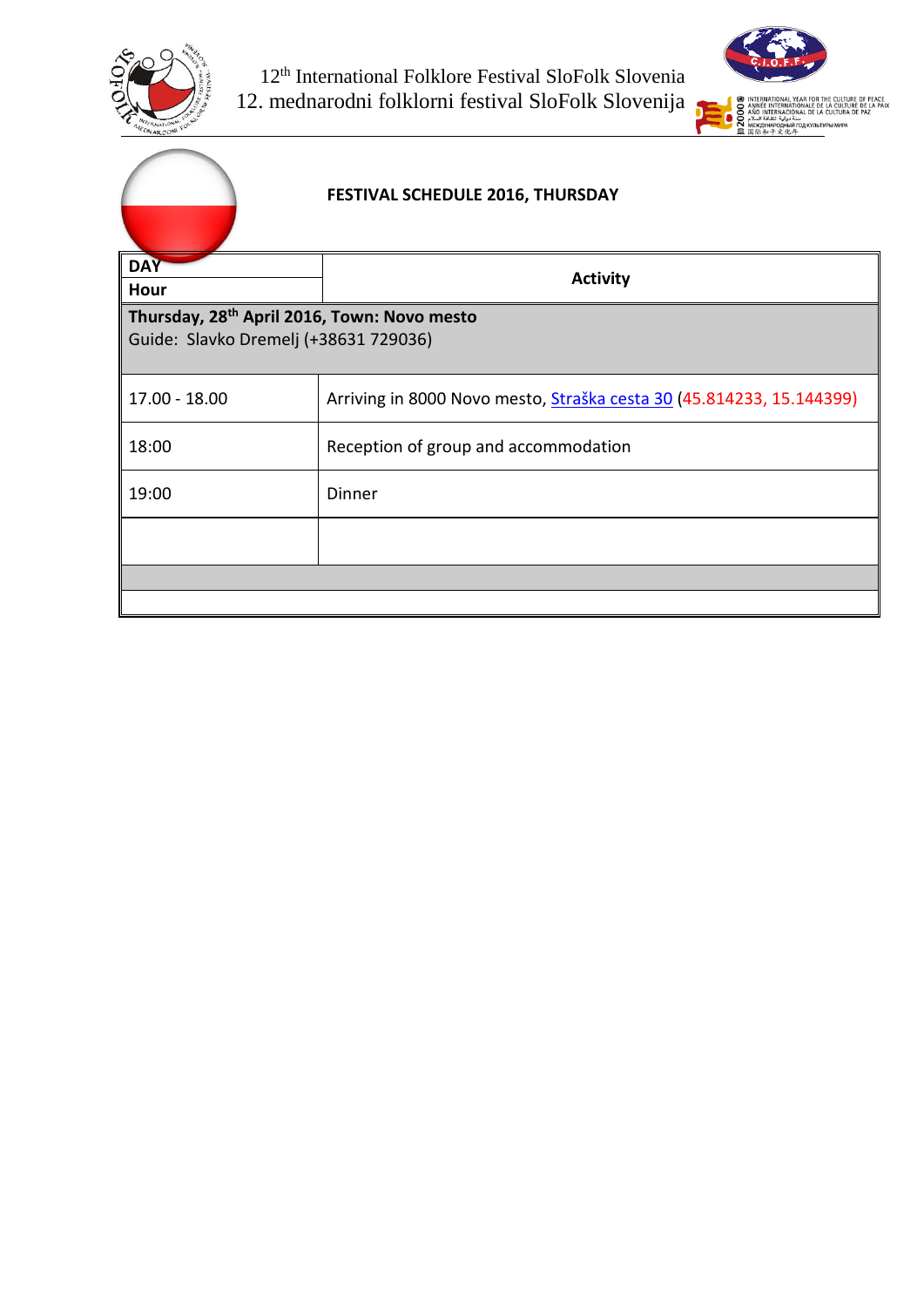



### **FESTIVAL SCHEDULE 2016, FRIDAY DAY Activity Activity Friday, 29 th April 2016, Town: Novo mesto** Guide: Matic Špelko (+38651 263971), Lucija Balant (+38641 212298) Daily guide: Ana Zec (+38640 835835), Davorin Štravs (+38631 636810) 7.00 – 8.00 Breakfast 8.00 – 11.30 Free time; preparation for performance (in dresses on bus) 11.30 Departure from hostel 12.00 – 12.30 Parade true [Novo mesto](https://www.google.si/search?q=novo+mesto&espv=2&biw=1920&bih=955&source=lnms&tbm=isch&sa=X&ved=0ahUKEwjZ9pLcvaLMAhWDlCwKHVg-AuUQ_AUIBigB#tbm=isch&q=novo+mesto+glavni+trg) 12.30 – 13.00 Meeting with mayor; performance 1 x 3 min, gift for mayor 13.15 Departure from Novo mesto to Spa Dolenjske Toplice 14.00 – 14.30 Performance in Spa Dolenjske Toplice (30 min) 14.30 – 15.00 Changing into civil clothes; lunch 15.00 – 17.10 Free time 17.21 – 17.41 Final reharsal 17.41 – 19.00 | Preparing for the concert 19.00 – 21.00 [Concert](https://www.google.si/search?q=kulturni+center+janeza+trdine&espv=2&biw=1920&bih=955&source=lnms&tbm=isch&sa=X&ved=0ahUKEwj-oKuBvqLMAhWMWywKHbpJBNQQ_AUIBigB) (2x8 min); after concert all groups in dresses into stage + 1 gift (group) 21.00 Dinner [on Loka;](https://vimeo.com/127860541) animation with local group and group from Romania Departure to hostel; sleeping time  $\odot$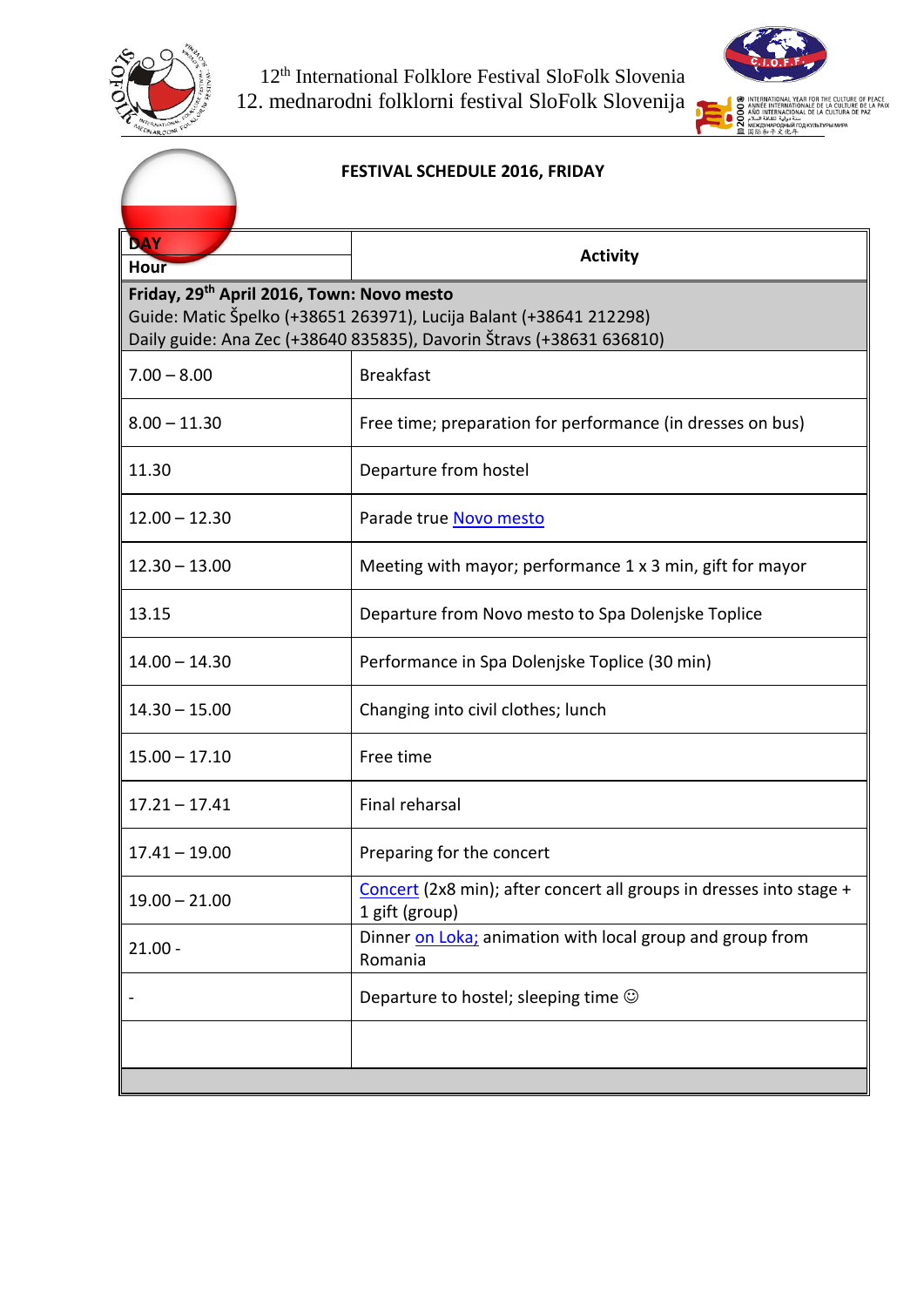



## **FESTIVAL SCHEDULE 2016, SATURDAY DAY ACTIVITY**<br>Hour **Saturday, 30th April 2016, Destination: Šentvid pri Stični** Guide: Matic Špelko (+38651 263971), Lucija Balant (+38641 212298) 8.00 – 9.00 Breakfast 10.15 Departure from Novo mesto (in costumes) 11.45 Arrival to retirement home Fužine 11.45-12.00 Preparing for performance 12.00-12.45 Performance (30 do 45min) 12.45-13.15 Changing in civilian clothes 13.15-14.15 Lunch 14.30-16.00 Departure to center [Ljubljana](https://www.google.si/search?q=ljubljana&espv=2&biw=1920&bih=955&source=lnms&tbm=isch&sa=X&ved=0ahUKEwjy2umIwKLMAhVM2SwKHVBfCcoQ_AUIBigB) or [Tivoli park](https://www.google.si/search?q=tivolski+park&espv=2&biw=1920&bih=955&source=lnms&tbm=isch&sa=X&ved=0ahUKEwj9_JeWwKLMAhXIESwKHQXjDK0Q_AUIBygC) (free time) 16.15 Departure to Šentvid 17.45 Final reharsal (15min) 18.00-18.50 | Preparing for performance 19.00 Concert (2x8min) + 1 gift 21.30 Dinner 22.00... Animation ??? Departure to Novo mesto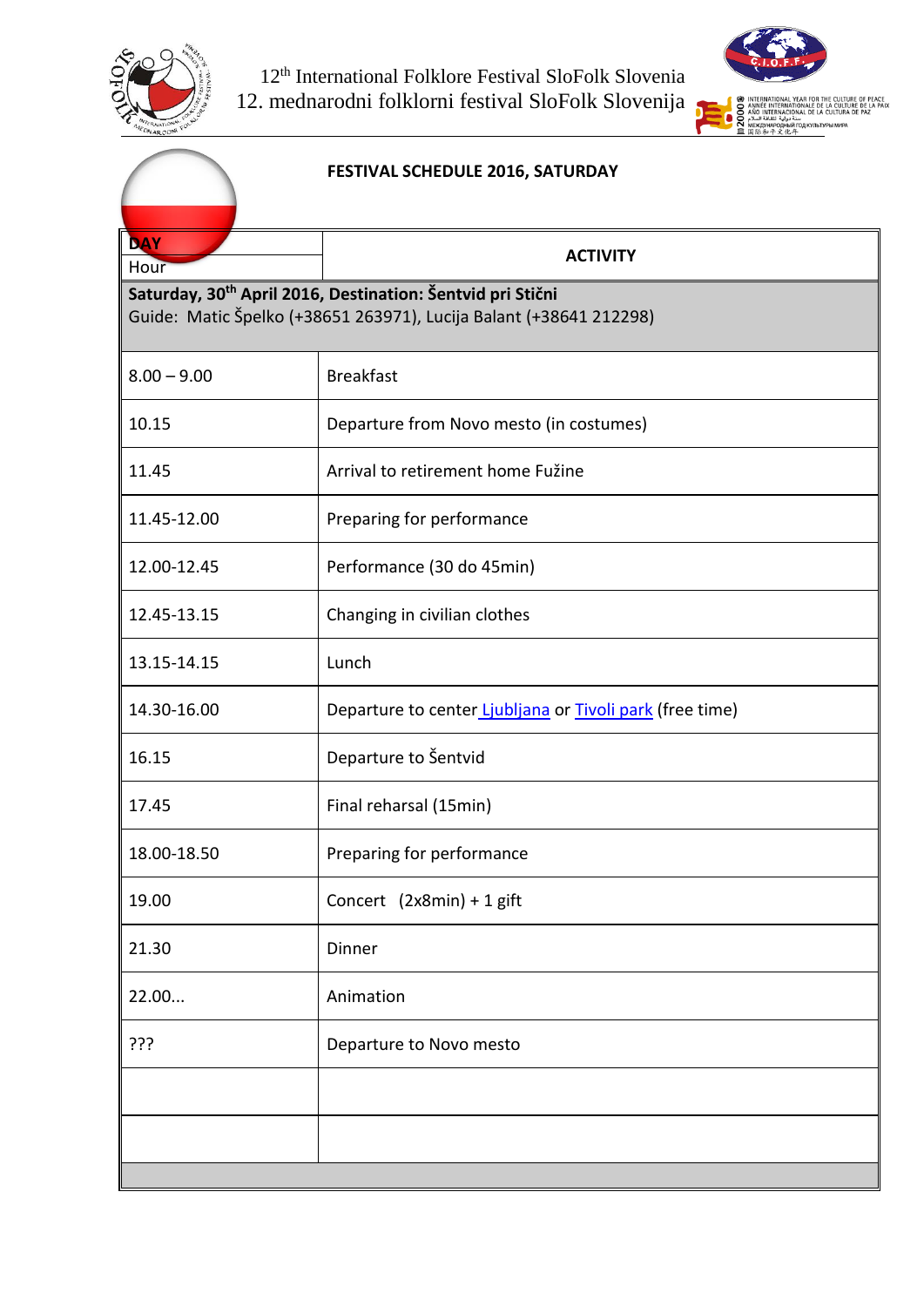



#### **FESTIVAL SCHEDULE 2016, SUNDAY**

| <b>DAY</b>                                                                                                                              | <b>Activity</b>                |  |
|-----------------------------------------------------------------------------------------------------------------------------------------|--------------------------------|--|
| <b>Hour</b><br>Sunday, 1 <sup>st</sup> May 2016, Town: Novo mesto<br>Guide: Matic Špelko (+38651 263971), Lucija Balant (+38641 212298) |                                |  |
| $8.00 - 9.00$                                                                                                                           | <b>Breakfast</b>               |  |
| 10.30                                                                                                                                   | Departure from Novo mesto      |  |
| 11.15                                                                                                                                   | Arrival at Krka                |  |
| 11.30                                                                                                                                   | Tour of the <b>Krka cave</b>   |  |
| 12.45                                                                                                                                   | Departure to Temenica          |  |
| 13.30-15.15                                                                                                                             | Lunch                          |  |
| 15.30                                                                                                                                   | Departure from Temenica        |  |
| 16.00                                                                                                                                   | Arrival at Pristava nad Stično |  |
| 16.00-19.00                                                                                                                             | Free time                      |  |
| 19.15                                                                                                                                   | Departure to Šentvid           |  |
| 20.00                                                                                                                                   | Dinner                         |  |
| 255                                                                                                                                     | Departure to Novo mesto        |  |
|                                                                                                                                         |                                |  |
|                                                                                                                                         |                                |  |
|                                                                                                                                         |                                |  |
|                                                                                                                                         |                                |  |
|                                                                                                                                         |                                |  |
|                                                                                                                                         |                                |  |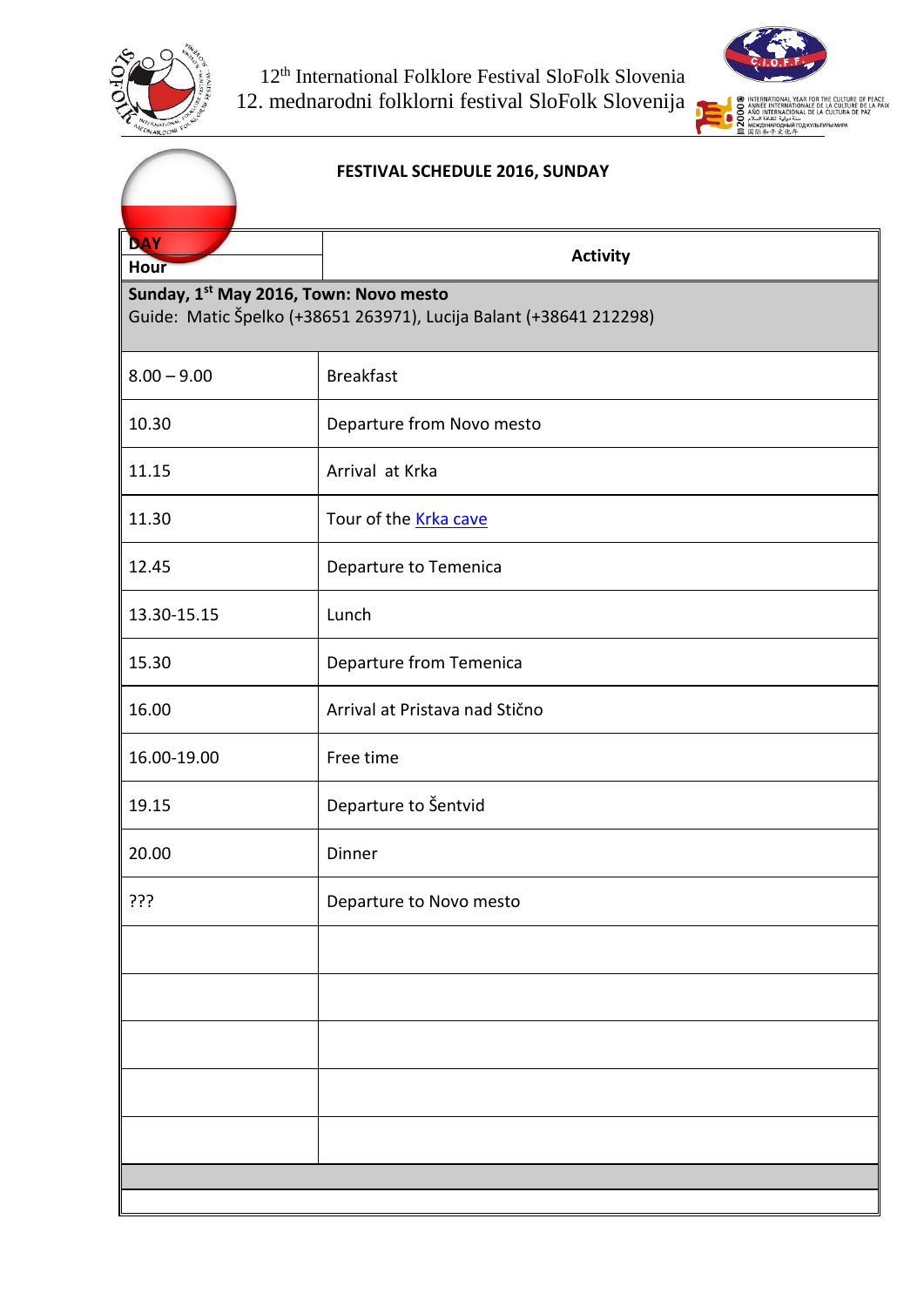



#### **FESTIVAL SCHEDULE 2016, MONDAY**

| DAY 27.4.2015                                                                                                               | <b>ACTIVITY</b>                                                                                                            |  |
|-----------------------------------------------------------------------------------------------------------------------------|----------------------------------------------------------------------------------------------------------------------------|--|
| hour                                                                                                                        |                                                                                                                            |  |
| Monday, 2 <sup>nd</sup> May 2016, Destination: Artiče<br>Guide: Matic Špelko (+38651 263971), Lucija Balant (+38641 212298) |                                                                                                                            |  |
|                                                                                                                             |                                                                                                                            |  |
| $8.00 - 9.00$                                                                                                               | <b>Breakfast</b>                                                                                                           |  |
| 10.00                                                                                                                       | Departure to Brežice (be prepaired - in costumes)                                                                          |  |
| $11.10 - 11.40$                                                                                                             | Performance (30 min)                                                                                                       |  |
| 11.40 - 12.30                                                                                                               | Changing into ordinary clothes                                                                                             |  |
| $12.30 - 13.30$                                                                                                             | Lunch                                                                                                                      |  |
| 13.45                                                                                                                       | Departure to Čateške toplice                                                                                               |  |
| $14.15 - 15.50$                                                                                                             | Free time                                                                                                                  |  |
| 15.50                                                                                                                       | Departure to Artiče                                                                                                        |  |
| $16.40 - 17.00$                                                                                                             | Rehersal on stage (20 min)                                                                                                 |  |
| $17.15 - 17.45$                                                                                                             | "Banova domačija" - snacks and drinks                                                                                      |  |
| $17.50 - 18.00$<br>$17.45 - 19.00$                                                                                          | 2 couples (joint rehearsal for the last part of the concert)<br>Others have free time and preparations for the performance |  |
| $19.00 - 21.00$                                                                                                             | Concert (2x8 min) + 1 gift (group) + 1 gift (festival)                                                                     |  |
| $21.20 - ?$                                                                                                                 | Dinner and party (Workshop for all groups - Group from Bosnia is in<br>charge $-30$ min of program)                        |  |
|                                                                                                                             |                                                                                                                            |  |
|                                                                                                                             |                                                                                                                            |  |
|                                                                                                                             |                                                                                                                            |  |
|                                                                                                                             |                                                                                                                            |  |